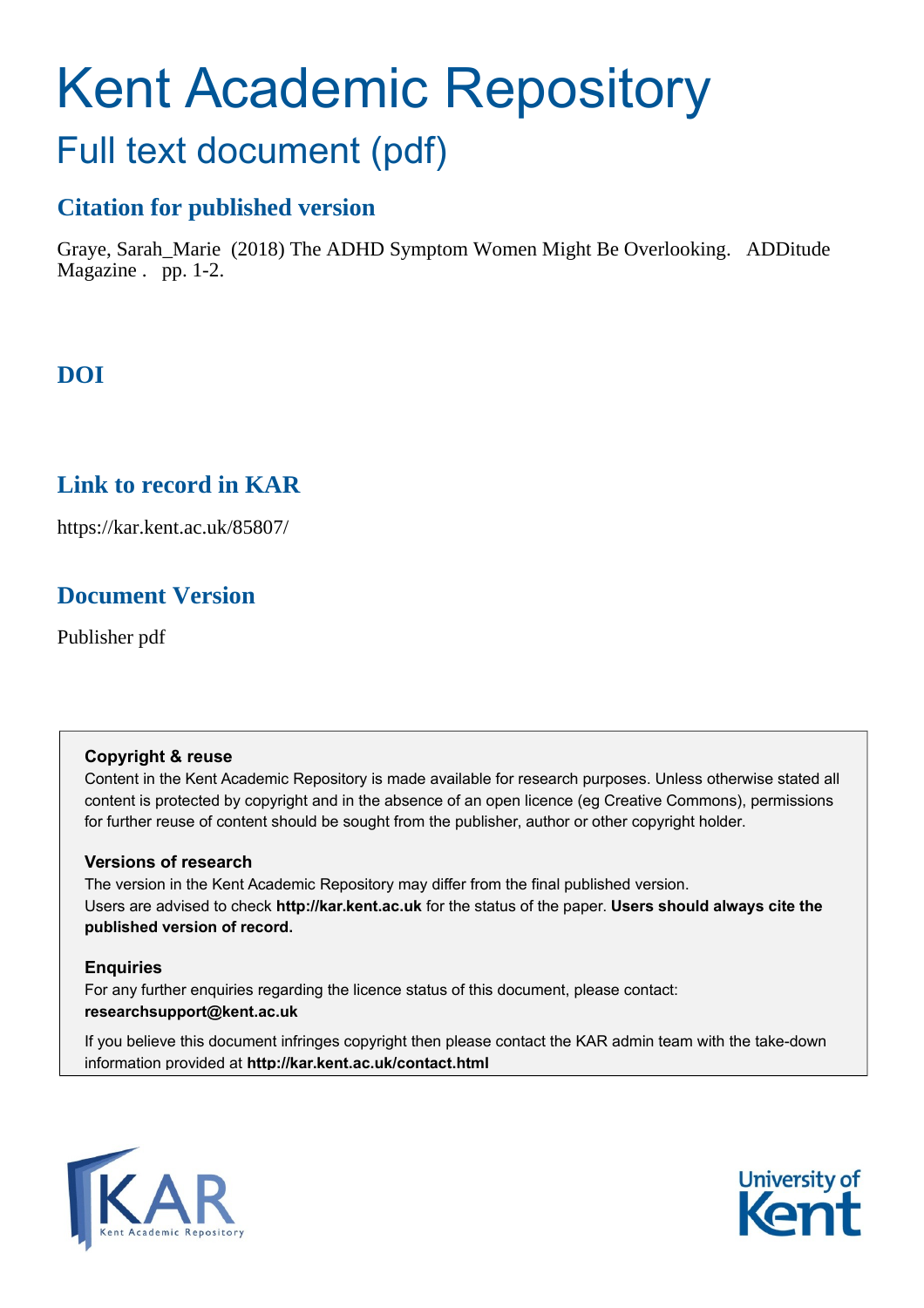

#### **GUEST [BLOGS](https://www.additudemag.com/category/blog/)**

## "The ADHD Symptom Women Might Be Overlooking"

I didn't have a Borderline Personality Disorder, after all.

#### BY [SARAH MARIE GRAYE](https://www.additudemag.com/author/sarah-marie-graye/)

The name "Attention Deficit/Hyperactivity Disorder" misses one of the symptoms that is hardest to live with — emotional [hypersensitivity.](https://www.additudemag.com/rejection-sensitive-dysphoria-how-to-treat-it-alongside-adhd/)

When you think about ADHD hypersensitivity, you might think being sensitive to loud noises and scratchy labels in clothes. In many cases, the sensitivity also applies to our emotions. We cannot bear the pain of criticism; we are unable to brush off personal slights the way other people do.

The emotional side of [ADHD](https://www.additudemag.com/what-is-adhd-symptoms-causes-treatments/) hypersensitivity is often not present in children, especially in boys, which means it is rarely discussed in detail on the symptoms pages of ADHD websites. It doesn't show up in online searches.

So it's not surprising that some adults with undiagnosed ADHD (like me) searching the Internet for answers about feeling emotionally overwhelmed think we have Borderline [Personality](https://www.additudemag.com/slideshows/adhd-misdiagnosis/) Disorder (BPD).

The emotional symptoms of BPD are the cornerstone of the disorder. In fact, the new name for the condition is Emotionally Unstable Personality Disorder! So if you have undiagnosed ADHD and find that you suffer from persistent sadness, a mood disorder, and anxiety linked to your emotional hypersensitivity, a BPD diagnosis makes sense.

#### [Free Resource: 15 Ways to Disarm (and [Understand\)](https://www.additudemag.com/download/understanding-adhd-emotions-strategies-for-managing-feelings/?src=embed_link) Explosive ADHD Emotions]

Those with BPD have bouts of extreme sadness, mood disorders, and anxiety as well as unstable family and social relationships. They find it difficult to cope with changes in plans. They quit jobs. They overeat. So I found myself nodding along to many of the symptoms on the list. But one stuck out that I absolutely knew wasn't me: the "push/pull" symptom  $-$  a chronic pattern of sabotaging and re-establishing closeness in a relationship without appropriate cause or reason.

Many of those with BPD have suffered neglect or a significant rejection, or they have struggled with separation issues in childhood. This results in wildly fluctuating feelings in which a sufferer goes from idolizing to hating someone at the drop of a hat.

The reason for this is that sufferers have an unstable self-image, so if someone gets too close to them, they feel engulfed and in danger of losing themselves. But the minute the same person steps slightly out of reach, they are overwhelmed with fear of abandonment.

It is this pushing-and-pulling that earns BPD sufferers the unfair label of being "manipulative," when they are, in fact, trying to balance their emotions.